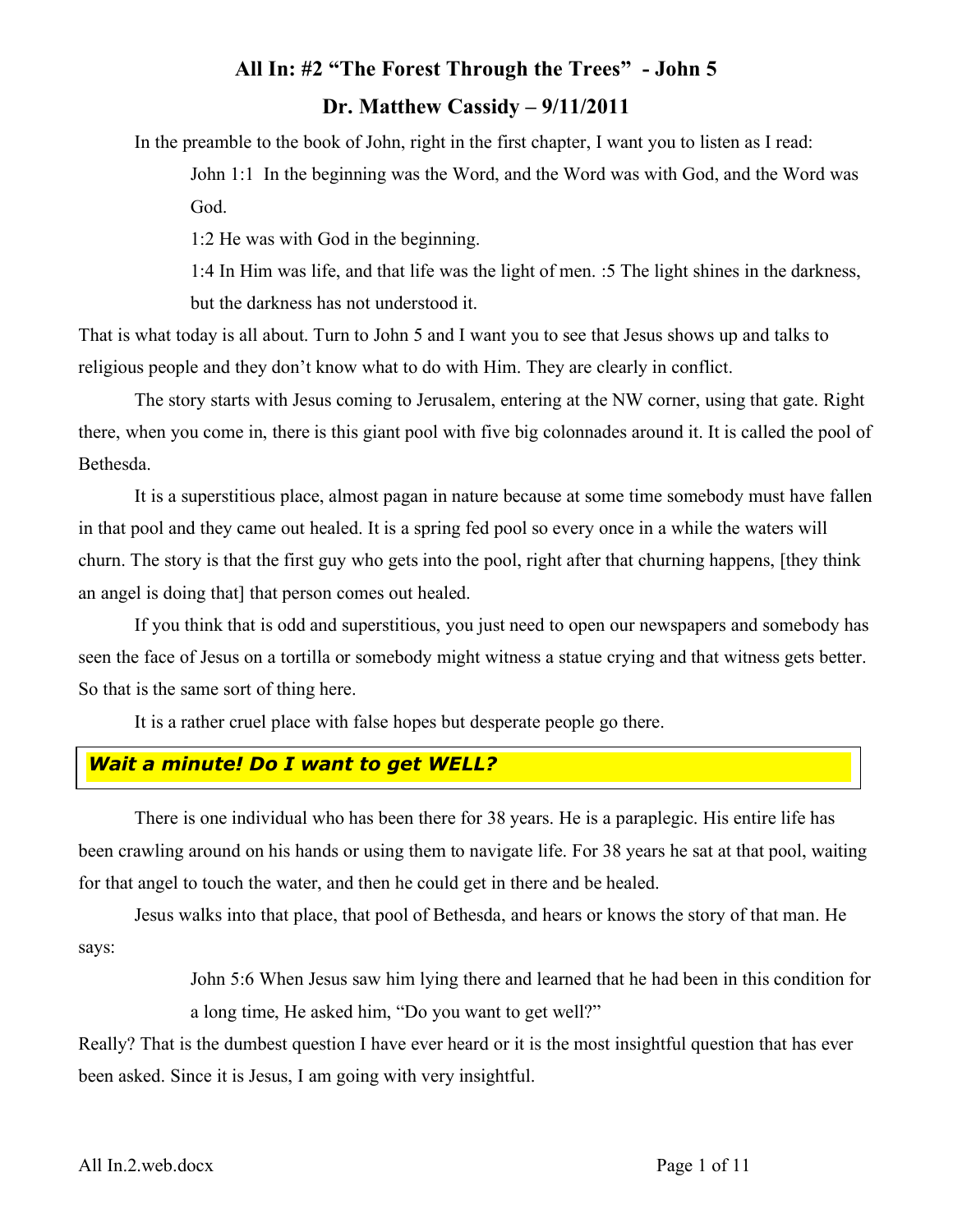**Do you want to get well?** Do you want to do what it takes to get well? Do you want to meet on Wednesdays at 6:30 a.m.?

*I am not a morning person.* 

Well, do you want to get well? I have two books and we could read through them together. *Well, that is a big book. I don't like to read*.

Well, do you want to get well? You are going to have to change the people you spend time with. These friends you are hanging around with right now who are helping to damage your soul and spirit are going to have to be left. You are going to have to cross a desert of loneliness to find new friends who will take you places you could only dream about and who will restore your life. Are you willing to cross that desert?

#### *Well, I don't know. I don't like being alone. That has always been my biggest problem.*

Well, do you want to get well? You are going to have to go home a whole different way. From now on, you can't go from work to home, going on that street. I know that is the most direct way but it has too many temptations for you, too many bad memories, too many failures. Do you want to get well?

That might be some of the questions Jesus is asking.

To get well, would you pay child support two days early? That is all it is going to cost you.

*But I sure like that dig to her.*

Well, do you want to get well?

There is another way of looking at that question. **Do you want to be well?** Do you want to be fixed and then like everyone else? You will then be like everyone else. You will be normal. Do you want to be well? You will be one in seven billion and then you will have to take responsibility for your life and your choices. Do you want to get well? There will be no more favors, no more head starts, no more advantages, no more special times of focused counseling on you. Do you want to be well? If you got well and you were normal, you would have to go to work. Do you know why they call work *work* – because it is work. If you got well, you would go to work. Do you want to get well?

This first part is not really the meat of this whole section but I want you to see the reason I am spending time with it is that just about every encounter Jesus has with people in this book of John, there is a version of this happening in the conversations. So I wanted to draw your attention to it. Jesus is going to ask people He comes in contact with – do you want to get well? Do you want to do what you have to do to get well? Or, do you even want to be well?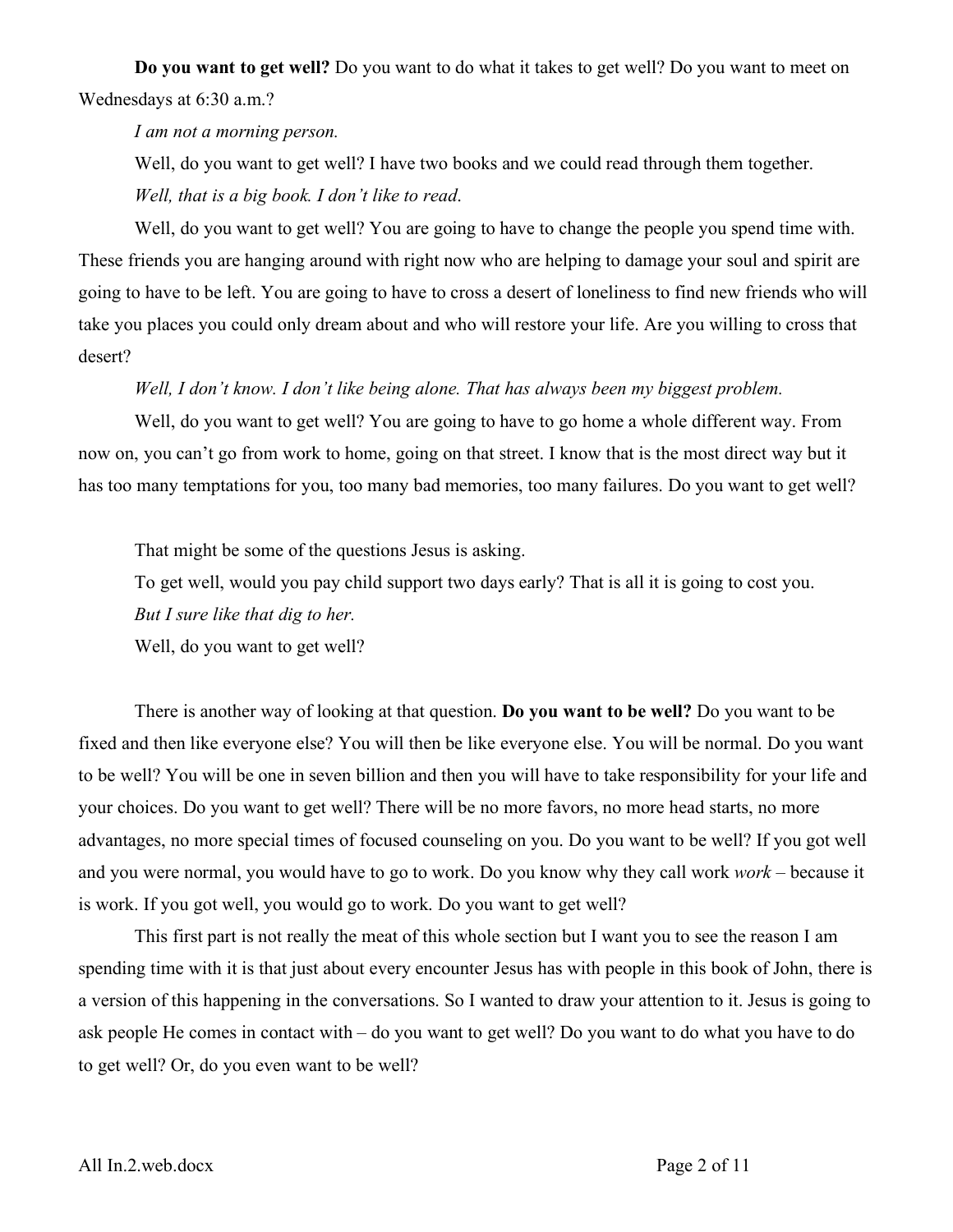Jesus asks us that every day when the sun comes up. We open our eyes and He asks – Do you want to do this?

Oddly enough, the man's answer is somebody else's fault. Look at verse 7.

John 5:7 "Sir," the invalid replied, "I have no one to help me into the pool when the water is stirred. While I am trying to get in, someone else goes down ahead of me."

5:8 Then Jesus said to him, "Get up! Pick up your mat and walk." :9 At once the man was cured; he picked up his mat and walked.

I think John is showing great restraint in his description of this story. If nothing else, John is efficient because no man lying there in that condition for 38 years just immediately stands up and walks. He skips, trots, cartwheels around the cruelty of that pool. He dances. He is happy. He is having a great day, a fabulous day.

*Legalism*

Then somebody throws a wet blanket on him. Look at the next part of verse 9.

5:9 The day on which this took place was a Sabbath, and so the Jews said to the man who had been healed. "It is the Sabbath; the law forbids you to carry your mat."

I have to laugh because he has not walked for 38 years. His first day out, he is messing it up. Is anybody else enjoying that? Oh man, I can't even get this day right.

Let me explain why that Jewish leader said that. The Sabbath is the seventh day of the week – Saturday and it goes back to creation. God created everything in six days and on the seventh day He rested. That is good and well.

But the fourth commandment says: Remember the Sabbath day. You shall keep it holy.

That reminds you that was the day that God rested and you should rest as well. I will talk more about the significance of why we should have a Sabbath.

I am just trying to tell you what this religious leader is saying here. *Hey, this is the day we are supposed to be keeping holy by resting and you are walking around with a mat. So we have to put a stop to this as soon as we can.*

> 5:11, 12 But he replied, "The man who made me well said to me, 'Pick up your mat and walk." So they asked him, 'Who is this fellow who told you to pick it up and walk?" :13-16 The man who was healed had no idea who it was, for Jesus had slipped away into the crowd that was there. Later Jesus found him at the temple and said to him, "See, you are well again. Stop sinning or something worse may happen to you." The man went away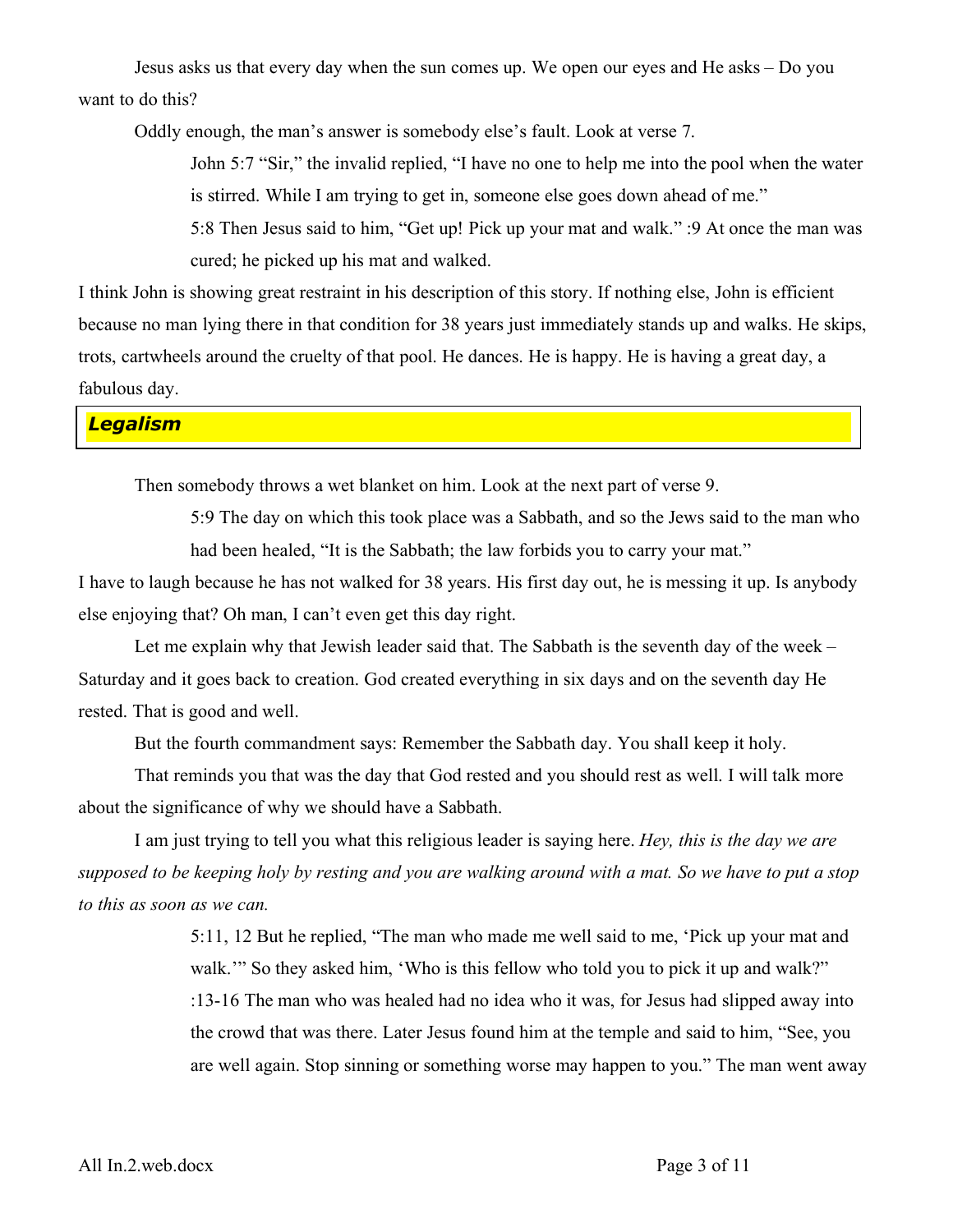and told the Jews that it was Jesus who made him well. So, because Jesus was doing these things on the Sabbath, the Jews persecuted him.

Because Jesus was doing these things on the Sabbath, the Jews persecuted him.

What is going on here? It is something called legalism. You might have experienced it in your Christian life. I did in college. I was involved with a group for about two weeks or so. It is a group that atmospherically is predominantly judgmental. It smothers joy and happiness out of everything that is Christian. It is not uncommon for college students to be involved in this because of their youth and zeal and ignorance. They don't know any better. So that is how I found myself there as a brand new follower of Christ and I ran into this new group. They have rules for everything. It is not about freedom; it is about control. It is the death of worship; it goes flat. Service is a dirge. Following Jesus is a duty. That is what it feels like.

I was in the wrong place with the wrong group of people because they were talking about having a rally where they were going to burn a bunch of these albums. Songs used to come on these flat discs called albums and they were going to burn them. I said – Now, why are we going to do that? They told me – it is the devil's music. I said – Wait a minute. I can understand burning mounds of pornography. That is just bad. Or we could maybe burn a Ford Pinto which has never been a good car. But I want no part of burning classic rock. Are you kidding me? I can't hear the voices. Who plays these backwards? I will go to your rally but I am going to buy not burn. Who are you people and why do you do this?

That was my last experience with them. I did not want anything to do with them.

There is another word, in our common vernacular about this experience, this set of rules for everything and it is *religion*. That is what we would call it today. They have standards of righteousness that is good standing before God but they are manmade. Most often, they are God's laws already, God's laws that keep us safe and whole and that are good. But then it is God's laws + a culture or a tradition or a personality. Usually that personality is preferences or biases. So they take what is good and they contaminate it. They wreck it and ruin it. They twist God's rules and laws around so it is not what it used to be.

Here are some signs, or how you know that you are involved in religion instead of Christianity. These are signs of legalism or religion.

- They quote other people authoritatively. They quote people way back in the day, or last week, as though they are absolutely right. They will quote Bill Bright, or Billy Graham, or Bill Gothard, or Bill Hybels. Did I leave out of the Bill's out? There are a lot of Johns: John of the Cross, John Calvin, John Wesley, Jonathan Edwards. Again, some times they want us to follow God but they get lost. So they tell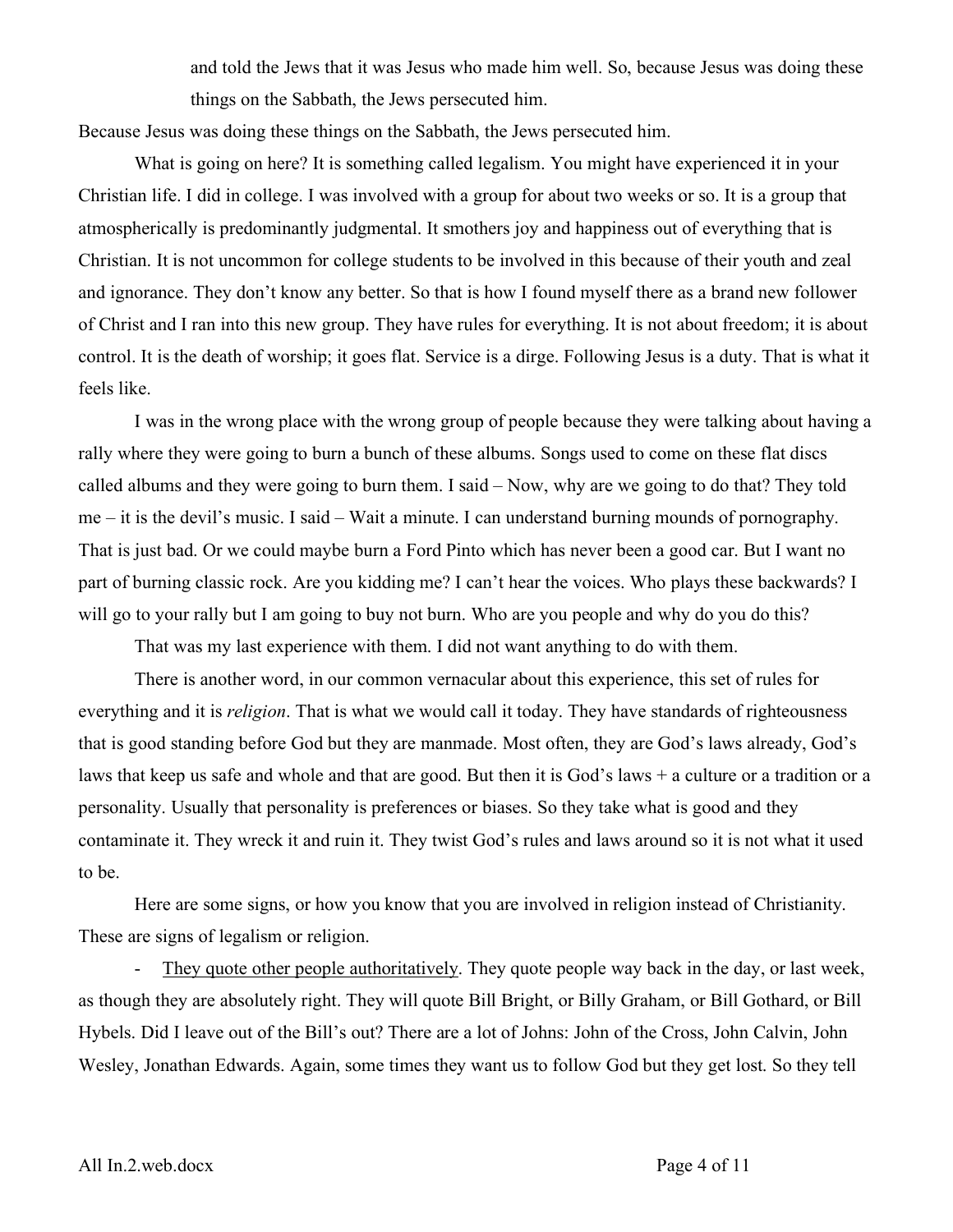us how to live our married lives, how to raise our children absolutely, how to vote. They tell us what music God listens to. We need to follow those men and women and quote them more than we would quote the Bible.

God never promised that He would make other people's words protected by His details of being without error. The Bible will be without error. God does all sorts of things to make sure the Bible is kept clean from error. But when other people come along, God is not holding them to that standard. You should not either.

 $\blacksquare$  The other way of knowing if legalism is present is when you start quoting church history as thought it were authoritative – like it has the same weight as the Bible does. In this passage itself, the leaders are quoting Moses or misquoting Moses. But they are going to quote something 2000 years old.

People do that today and now it is 4000 years old or they will quote something 1500 years old. Or, they will say – 500 years ago, during the reformation, these things were established and therefore …. Or 50 years ago. Or 5 years ago. God never said – I am going to preserve history so that it is without error or mistake. When you are quoting history, or people, with the same authority of the Bible, you are probably involving yourself in legalism and religion – and not what Jesus is talking about.

This is not new. Jesus said this: You have heard it said but I say … Jesus had to say that because in those days, they would quote a rabbi who quoted a rabbi who quoted a rabbi. They would quote John who quoted Bill who quoted this other John that quoted this other Bill. Jesus would show up and say: Look, you have heard it said by all these other people … but here is what I say. I am going to tell you what the Bible says.

Oddly enough, the reformers were all pointing to read the Bible. Now people point to the reformers. Jesus would show up today and say: Look you have heard it said but I say … And he would say it today.

 $\Box$  So, besides quoted people and history as though they had authority, the other sign is criticism is the primary motivation. It is not what you are doing right but what you are doing wrong. Religion and legalism are competitive Christianity. You are looking over your shoulder at the guy who is behind you because they are not running fast enough. You get to judge them. You are running, looking at the guy in front of you and you are wondering – How come you can't be any better and you are feeling pretty terrible. But criticism is the primary motivation. It is all the things you are not doing. Those guys are wrong because they ………

 $\blacksquare$  Finally, it produces toxicity. There are only two ways of living in this life of religion and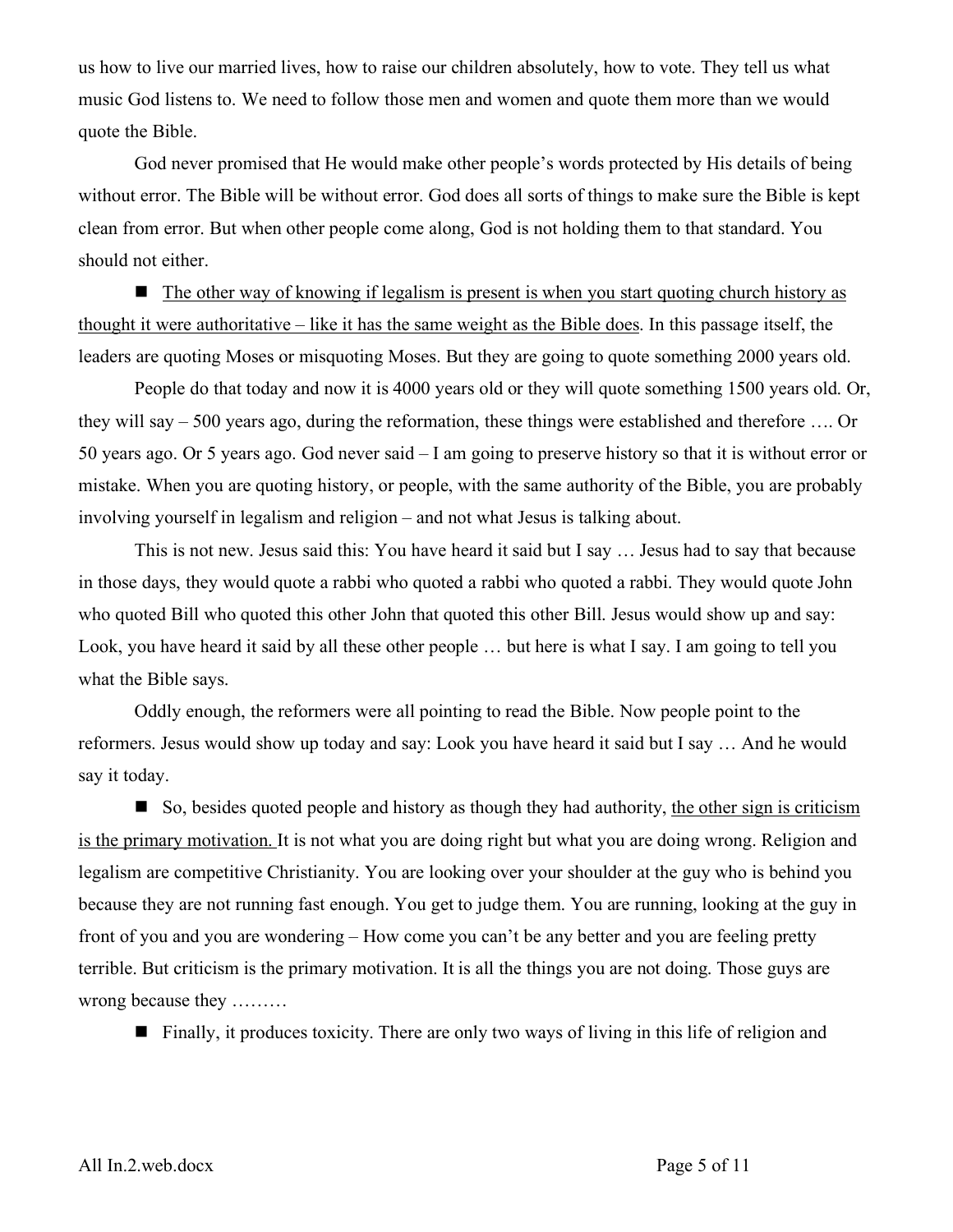legalism. One of them is that you are extremely proud or you are defeated. You are self-righteous or selfconscious about all the things you are not doing. It is all about how big and important and stupendous you are. Or, you are depressed because you are counting your losses.

It ruins everything that God does. His laws are to protect us; they take those laws and make these lists and ruin it all.

Look at this story. If it were contemporary, it would be analogous to your next door neighbor with a ten year old boy. His name is Hank. Hank is coming home from his baseball field and they get in a terrible automobile accident. Hank's spine is injured and he is in a wheelchair. He can't use his legs for the rest of his life. You are one of those people who gets to stay in your house for your whole life and the decades go by. You see Hank as a teenager, as a young man, as a middle aged man. 38 years go by, really, 4 decades and Hank is almost 50 years old. Then one day you are lying in bed and it is 7:00 a.m. and someone starts mowing by your window. You get up and run out in your bathrobe. There is Hank mowing the yard. – I am mowing the yard! Look at me mowing! – You are yelling at Hank as loud as you can. Hank is yelling back – I am mowing my hard!! 38 years ago, I was coming back from the baseball field and I was going to mow the yard for my very first time. I am mowing this yard!! – You go back into your house and you get your Bible and go back out and say: Hank, it is Sunday. There is no mowing on Sunday.

This wasn't mowing. This was worship. I am showing off. How could you not understand the spirit of this law? How could you torque it to take all the joy out of it?

Jesus hates religion. Do you hate religion? Jesus hates it more.

Do you hate it when people take some of your words and you meant those words to be positive and loving and encouraging; or maybe just helpful. They take those words and quote you to someone else but they have turned those words upside down and twisted them backwards so that they mean all but the opposite. They make you look like a scoundrel. Do you hate when that happens?

Well, God hates it more.

Do you hate bullies? Everybody hates a bully. God hates bullies more.

Jesus hates that these bullies are taking His words and using them to injure other people when they are out there worshipping God by carrying their mats and mowing lawns. That is what this story is about.

The story is about Jesus invading life to get things straight about what He enjoys. It is the nature of a human being to take the general beauty of what God gives us and to control God and others by adding rules to it.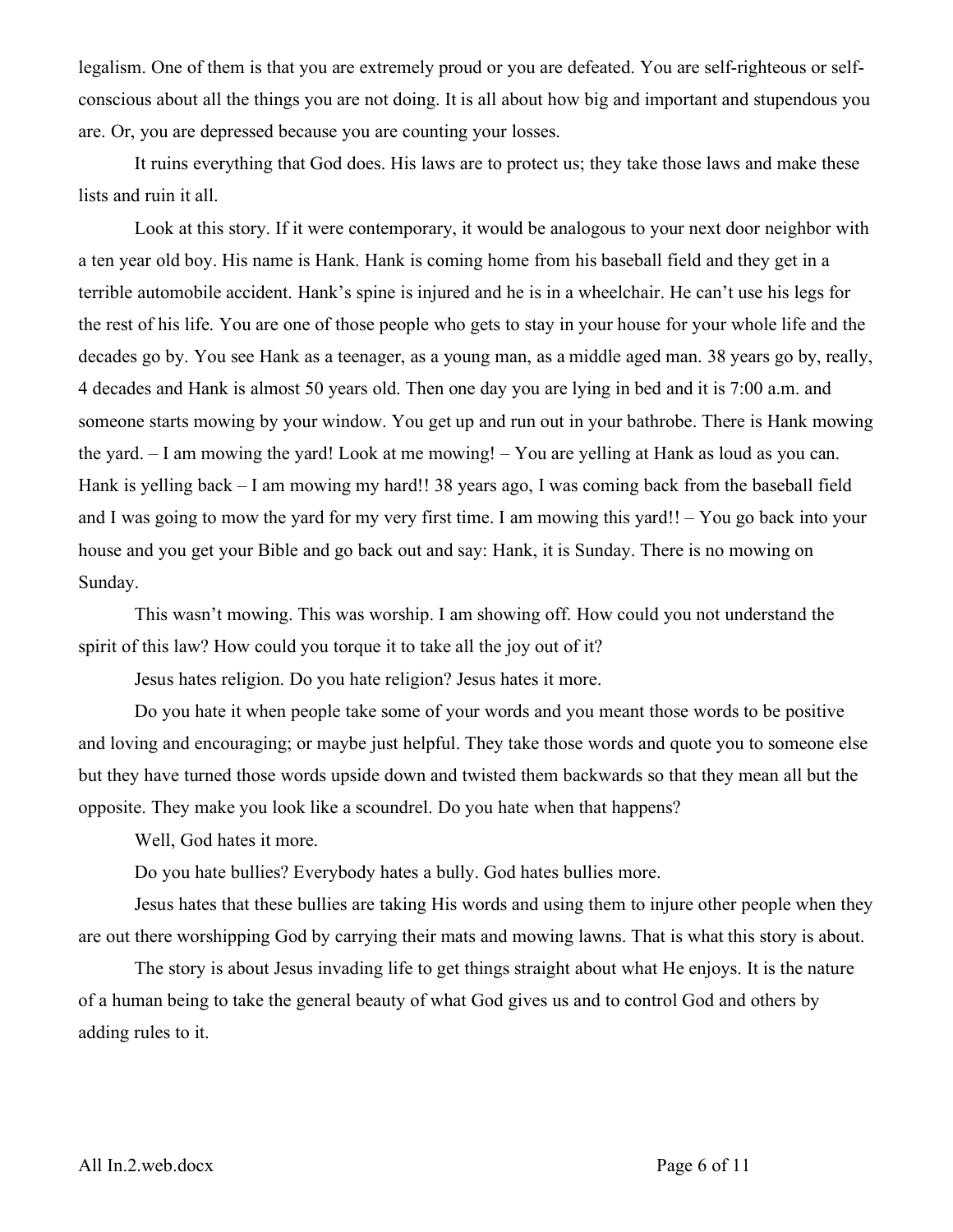The Word did not become flesh to start a new religion. The Word became flesh to buy us out of adoption and that adoption agency was in hell. Jesus goes to hell for us and says: What is this baby going to cost? It is Jesus, your life; you sign in blood. That is what it is about – Jesus came to set us free – not to bind us. So Jesus hates religion. He hates legalism and what people are doing to the Old Testament and now to the New Testament.

## *John 2 – The Temple*

In John 2 it is the same theme as here. This time the subject matter is the Temple itself. It is a place of worship and worship is a good thing, right? Part of worship is to emulate what God is like. So God requires that the sacrifices be like God – holy and pure, set apart for a purpose. But I don't want your leftover stuff; I want the cows, sheep, doves, all those that are perfect. I want the pick of the litter in all these things. That seems to be a legitimate expectation for giving to God.

Jesus shows up in John 2 on Passover and He has seen what has taken place in the Temple. The whole thing has turned into something like a money laundering deal. Jesus looks at His twelve friends and says: Guys, I am going to need your belts. I am going to make a whip.

If you don't think that Jesus hates religion and legalism, you read John 2 because He whips everything. He whips the cattle, the sheep. He turns over the tables – the exchange rate areas. He lets all the doves fly free. Everybody scatters because He says: I will not tolerate My Father's house of worship to be used as a profit-making corporation.

The people in power had changed all the rules so that the people had to buy the animals from them. They were making bank off of it, using all of that bullying and lists.

That is what Jesus does with the worship center in John 2.

#### *John 5 – The Sabbath*

Now in Chapter 5, Jesus is picking on another thing that was good, that God gave us. It is the Sabbath which is for rest, to break the routine and the monotony and just the hardness of life. It is a time of worship. It is a time to reflect that God is my sustainer. It is a day where we live by faith. We say: You know what? I have seven days of stuff to do but I will do it in six days and trust God to get that rest. I am going to keep the Sabbath holy.

It is a great thing but when people don't know what to do about the Sabbath, other people come in and fill in all the blanks. There are 39 prohibitions to describe what it means to *rest*. That word does not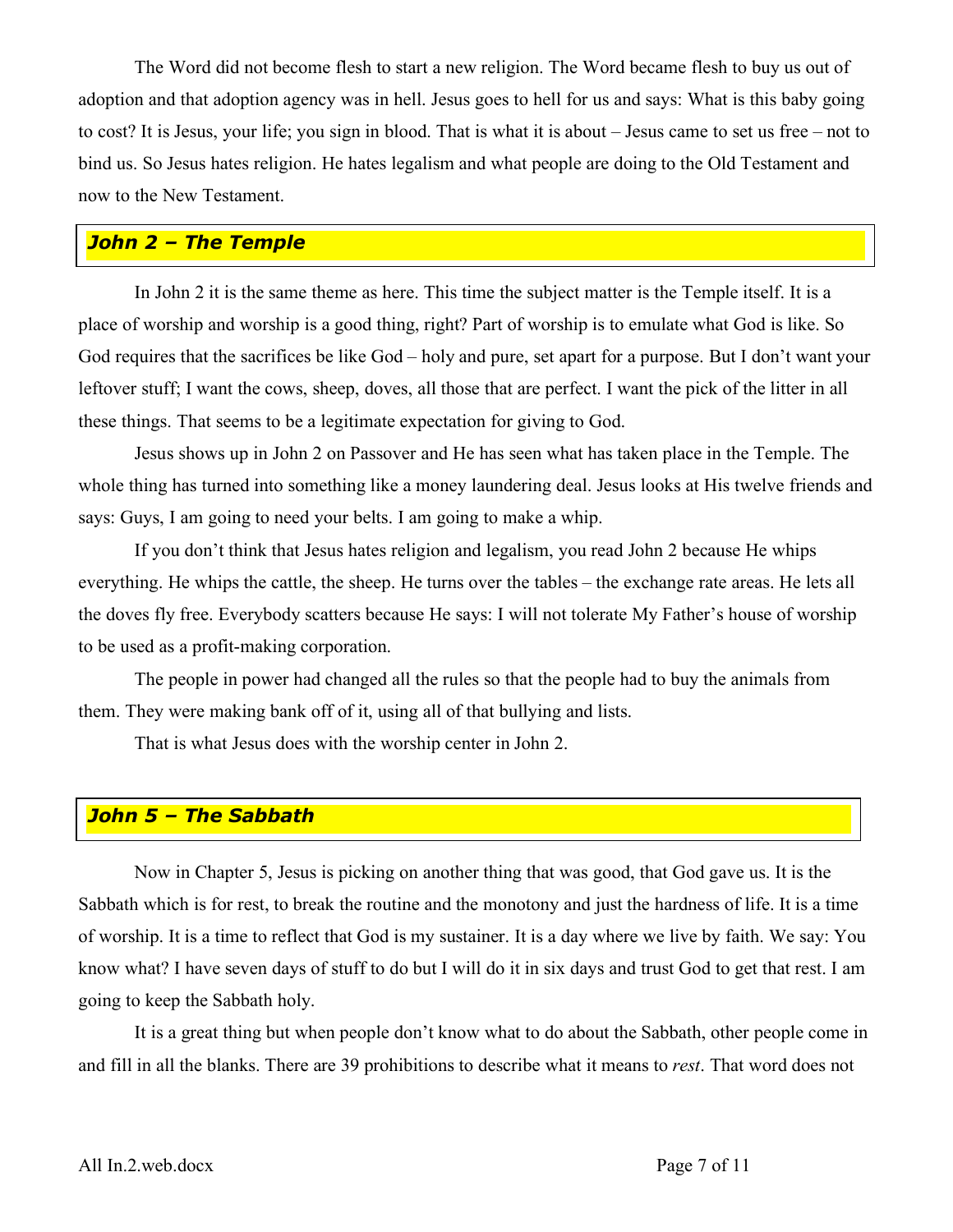seem hard to me. These are categories – no: carrying, burning, extinguishing, finishing, writing, erasing, cooking, washing, sewing, tearing, knotting, untying, shaping, plowing, planting, reaping, harvesting, threshing, winnowing, selecting, sifting, grinding, kneading, combing, spinning, dyeing, chain-stitching, warping, weaving, unraveling, building, demolishing, trapping, shearing, slaughtering, skinning, tanning, smoothing, and marking.

I don't think people every worked so hard to rest in their whole lives. Can you imagine how hard it would be to rest? All this to say, God gives us the rules to set us free; they take those same chains and use them to enslave us.

Jesus hates religion. He hates all these lists so that you can be better than someone else or think you are winning His favor.

If you look at the passage itself, you will see that Jesus does this. It was not circumstantial that Jesus healed this man on Saturday. He waited and waited until Saturday. Let's go to that pool of Bethesda. Let's make some people mad today. Let's get in a little trouble. Any of you 12? Come on.

That is what is happening here because Jesus wants to make a point.

#### *John 5 – On Trial*

This is a trial in John 5. Look at verse 16.

John 5:16-18 So, because Jesus was doing these things on the Sabbath, the Jews persecuted Him. Jesus said to them, "My Father is always at His work to this very day, and I, too, am working." For t his reason the Jews tried all the harder to kill Him; not only was He breaking the Sabbath, but He was even calling God His own Father, making himself equal with God.

There are two crimes that Jesus is committing. One, Jesus is doing this on the Sabbath. Then when He was having to explain himself, Jesus said: Well, My Father works all the time. I am working all the time. So, connect the dots. We are the same thing.

Now, Jesus is up for blasphemy plus committing violations of Sabbath laws.

The rest of this section, verses 19-47, that is actually the trial. Jesus is going to do some things to make sure the people understand that He and the Father are the same. He is Lord over the Sabbath.

But in studying this all week long, I found a comment from one of the scholars that I thought was especially helpful for you to understand this morning.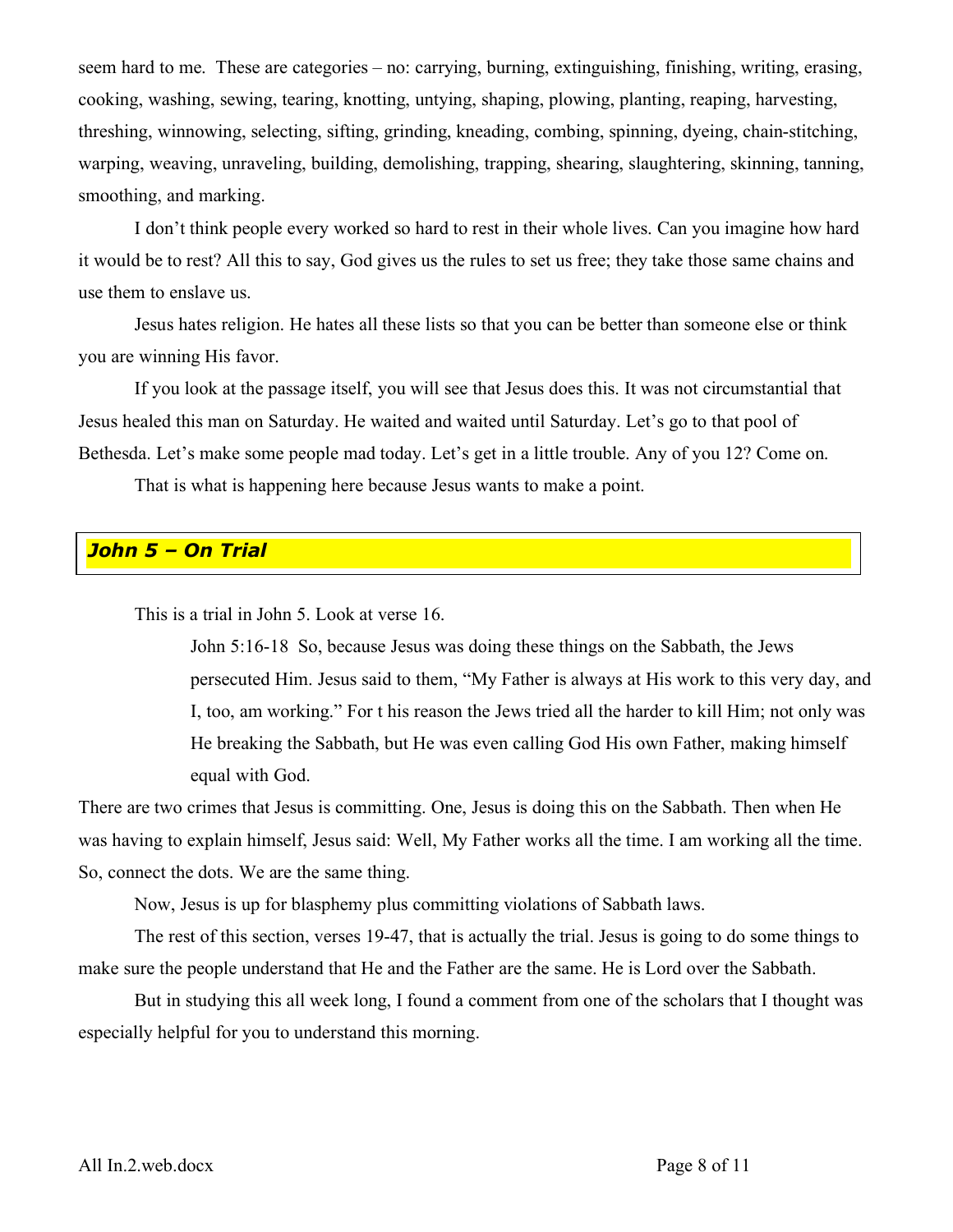This is a long and complex chapter, and one can get bogged down in the details of its debate and the intricacies of Jesus' argument.

Do you see what it is saying? Don't mess with this, preacher. This next section of Scripture, we are not going to go through in detail because it is long and complex and it is intricate. I will just give you a twopoint outline.

Jesus is showing that He has a right to heal on the Sabbath and He has a right to define what that means by first six specific claims (vv 19-30):

| "I am equal with God"                             | $(vv. 19-20)$ |
|---------------------------------------------------|---------------|
| "I am the giver of life"                          | (v. 21)       |
| "I am the final judge"                            | $(vv. 22-23)$ |
| "I will determine the eternal destiny of humanity | (v, 24)       |
| "I will raise the dead"                           | $(vv. 25-29)$ |
| "I am always doing the will of God"               | (v. 30)       |

After that section is done, the next section He will call witnesses. If you read through that, he uses the word testify (vv. 32-47). The things which testify will be:

|              | Witness 1: God the Father      | $(vv. 32, 37-38)$ |
|--------------|--------------------------------|-------------------|
|              | Witness 2: John the forerunner | $(vv. 33-35)$     |
| Witness 3:   | Jesus' "signs"                 | (v. 36)           |
|              | Witness 4: The Scriptures      | $(vv. 39-44)$     |
| Witness $5:$ | <b>Moses</b>                   | $(vv. 45-47)$     |

The reason why I don't want to spend time there is because it gets very confusing. You will miss the bigger point which is: Jesus came to set us free from other people's laws. He hates religion and He hates legalism. It is not from Him.

#### *How does Legalism and Religion happen?*

The question I felt like you and I needed to answer, to live the life that Jesus would want us to live, to be All In, is --- How does religion happen? How do people who know their Bible so well, like these Jewish scholars and current scholars and Bible readers, -- how does this happen?

A couple of verses will help us understand that. It is a two-part process. Here is how to get religious instead of spiritual.

> John 5:39-42 You diligently study the Scriptures because you think that by them you possess eternal life.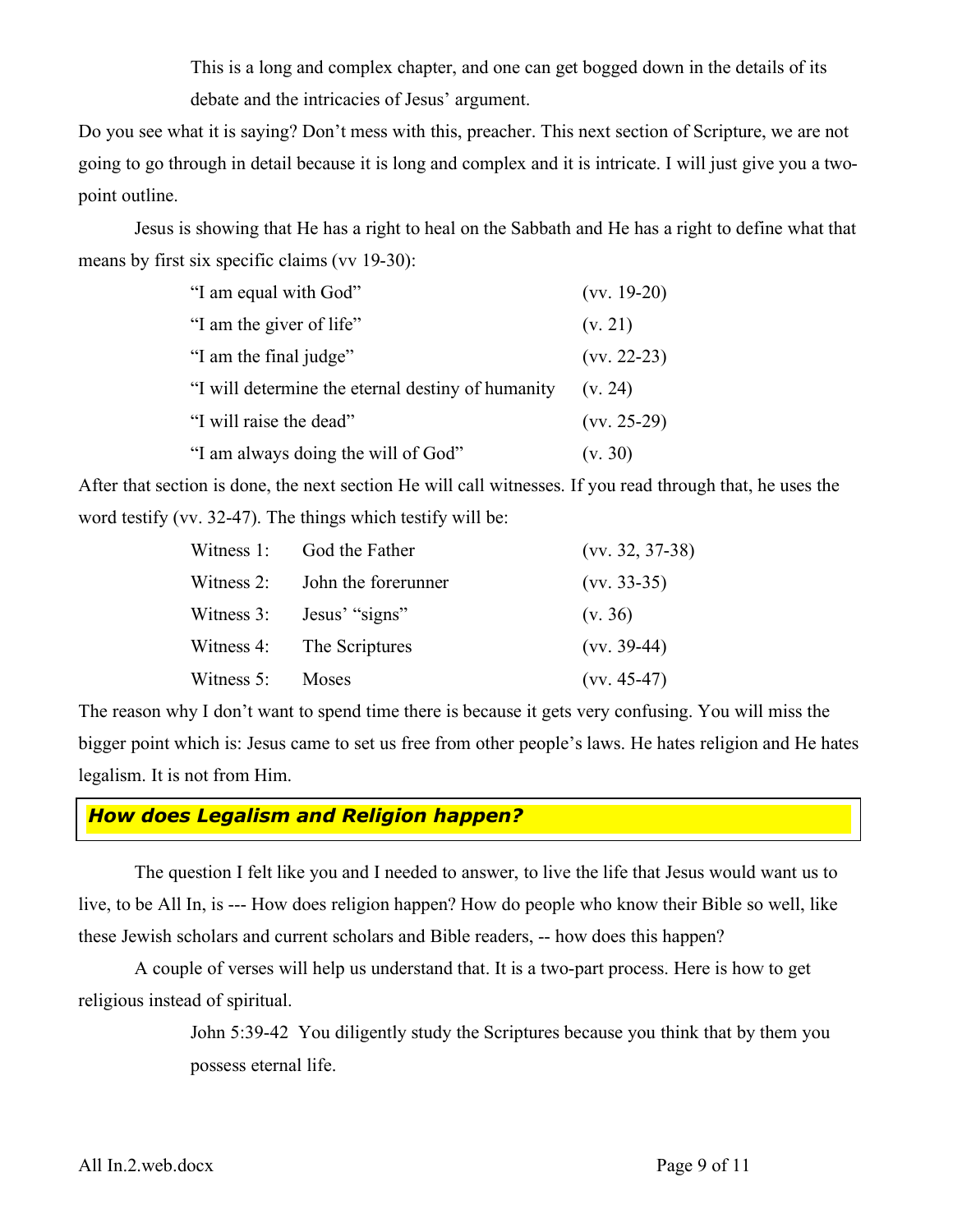Just by studying them.

These are the Scriptures that testify about Me [Jesus], yet you refuse to come to Me to have life. I do not accept praise from men, but I know you. I know that you do not have the love of God in your hearts.

Here is how you become religious.

1. You study the Scriptures in so much detail that you lose the meaning of them. You lose the forest through the trees. You study the paint stroke in so much detail that you can't even see the picture. You know the letter of the Law but you don't know the meaning of the Law. You have turned the Law which gives us freedom and protects us into something that cages us and ruins us. The most legalistic religious people I have ever met were in graduate school while I was studying theology. Let it go, you guys. Where is the fun?

2. The second thing is that last verse. "I know that you do not have the love of God in your hearts." You can't be religious and legalistic and love God; that does not work because we are too busy being competitive.

# *Meaning of being "All In" – John 2 and 5*

So, what does it mean to be "All In" when we are looking at the life of Jesus, in especially John 2 and 5. What does that mean? It means that we follow the teachings and the life of Jesus Christ, not what other people have heaped on top of that -- not with the add-on's and additions and all the other things. It is reading the Bible first and foremost because it has authority. The Bible has been protected by God and gives us freedom and joy.

One letter to a church that was crushed under legalism was written by Paul. In Galatians, Paul wrote: It was for freedom that Christ set you free. What you began in the Spirit – remember how much fun you had when you were skipping home, are you now perfecting by working. Just enjoy the relationship with Jesus Christ because you are in His lap and He holds you up.

Let me wrap this up quickly. Most of you don't understand the demographics of our church and I want you to know about one group. There are a lot of people who come here and they have never been to church. They are fun to be around because everything is so brand new to them.

Then there is another segment of people who have been going to other traditional churches, Bibleteaching churches like ours. Sometimes they take a while to get used to what we do here and why because they probably don't know that Billy Sunday 100 years ago had alter calls every week at his revival but we